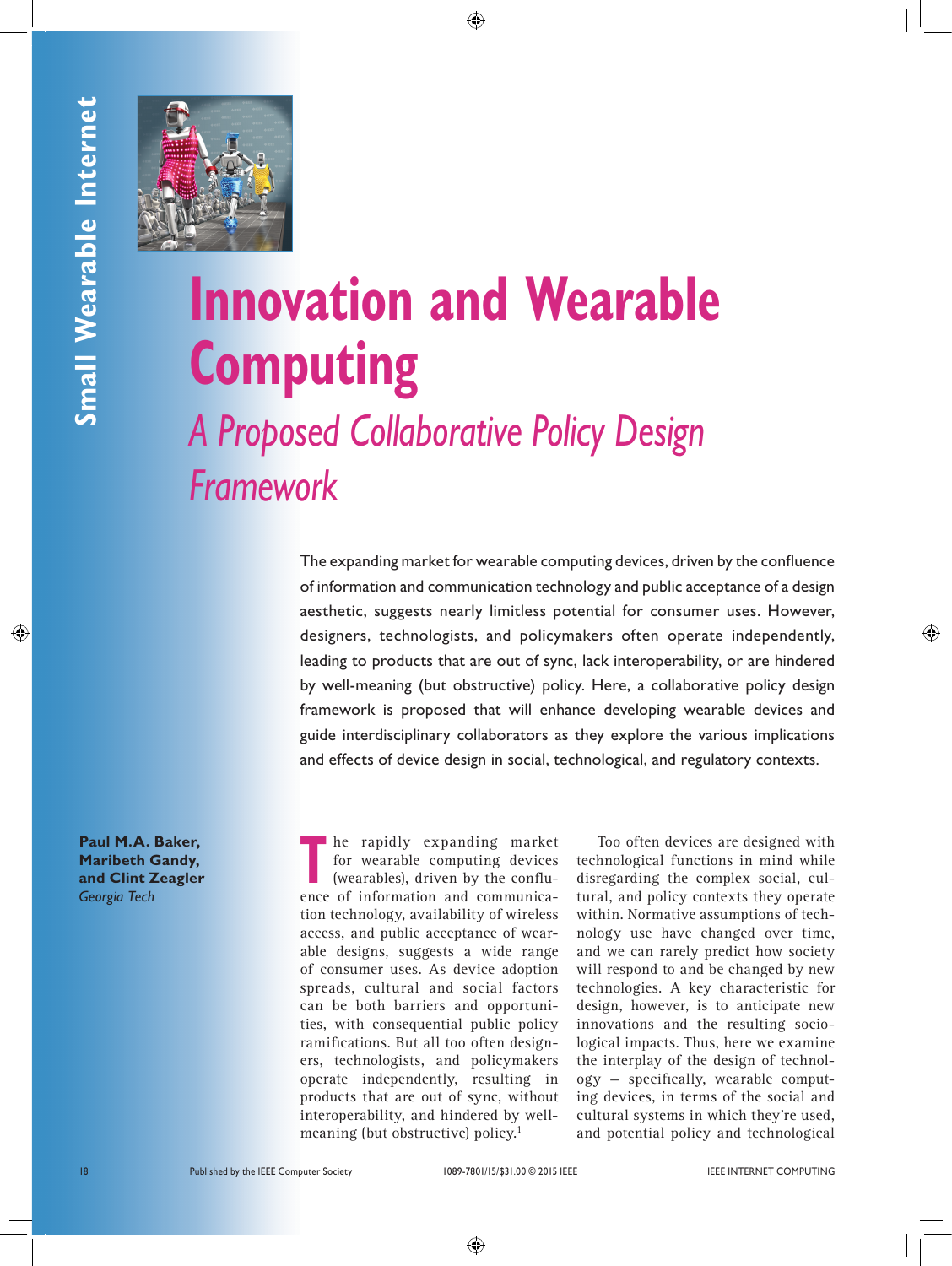barriers and opportunities that impact the design and deployment of wearables. Based on insights generated from multistakeholder policy development research,<sup>2</sup> we identify key components of a collaborative policy design framework that could enhance the optimal adoption and diffusion of wearable computing devices.

## **Elements of Design: Infrequently Considered Policy Inputs**

Design is the first step in the process of developing technologies that can affect the quality of our lives and society in a beneficial way. The design of wearables operates along a number of dimensions that are of specific importance to this domain. When considered at the beginning of the process, these parameters can inform or obviate the need for additional remediation later. These include physical parameters, context of use, privacy and security, conspicuousness, observers' experience, sensory requirements, and regulation, among others.

## **Physical Parameters**

Francine Gemperle and colleagues lay out certain physical guidelines for designing technology for wearability. $3$  These guidelines become even more important when viewed through the lens of policy. Designing for physical wearability with an eye toward accessibility should be a goal for any wearable device. This means that weight, heat, and body placement matter, especially when designing devices for people with disabilities, the aging, and other populations with functional limitations.<sup>4</sup>

## **Context of Use**

Much of the cultural acceptance of a wearable device is related to its context of use. A device used by an authority figure, for instance, might seem more threatening or intrusive; conversely, a conspicuous technology that assists a person with a disability might be perceived as less intrusive by people around the wearer, who might accept reduced privacy from wearable sensors if they provide measurable wellness or lifestyle benefits. Thus one design objective might be to indicate via signaling the use being employed.

## **Privacy and Security Requirements**

Somewhat related to the context of use are the concerns over the privacy and security of data; these are arguably the leading issues influencing current wearable technology policy and legislation. The use of the Google Glass devices in public places has resulted in many wearers being banned from locations such as movie theaters, restaurants, and even the Google shareholder meeting due to the presence of a point-of-view camera.<sup>5</sup> The expectations of privacy and security are highly influenced by the context of use.6 For example, J. Alex Halderman and colleagues discuss how mobile picture taking can be viewed differently even in the same location: a recording in an office meeting could be considered a useful record or an invasion of privacy, depending on the context.<sup>7</sup> Similarly, users willingly accept a potential loss of privacy if the technology's utility is sufficiently compelling; however, this might be built on the incorrect assumption that wearable users are aware of the degree and amount of information they might be trading for convenience of use.

## **Conspicuousness**

As technology becomes mobile and coupled with our physical bodies via wearables, an important design decision is how conspicuous should the technology be? How noticeable is the device to an observer? This aspect has both cultural/social as well as policy import. In the past, the wearable designer might have aimed to make the technology "disappear." For instance, with a device used in an assistive capacity, the approach might have been welcomed by the target user, as she might not wish to advertise her disability. However, as a matter of public purpose (for instance, for law enforcement) it might be desirable for such technologies to be identifiable so that those around a wearable user can be aware of what technologies are present and/or in-use. This would hold true for both legal (regulated) as well as illegal purposes.

#### **Observers' Experience**

The design of a new device tends to focus on the user's experience, but the manner in which people adjacent to the user experience and perceive the technology is another consideration.8 Increased mobile phone use in public over the past decade is an example of technologies that disrupt the environment, or cause users to behave in unexpected ways, and consequently suggest the need for developing new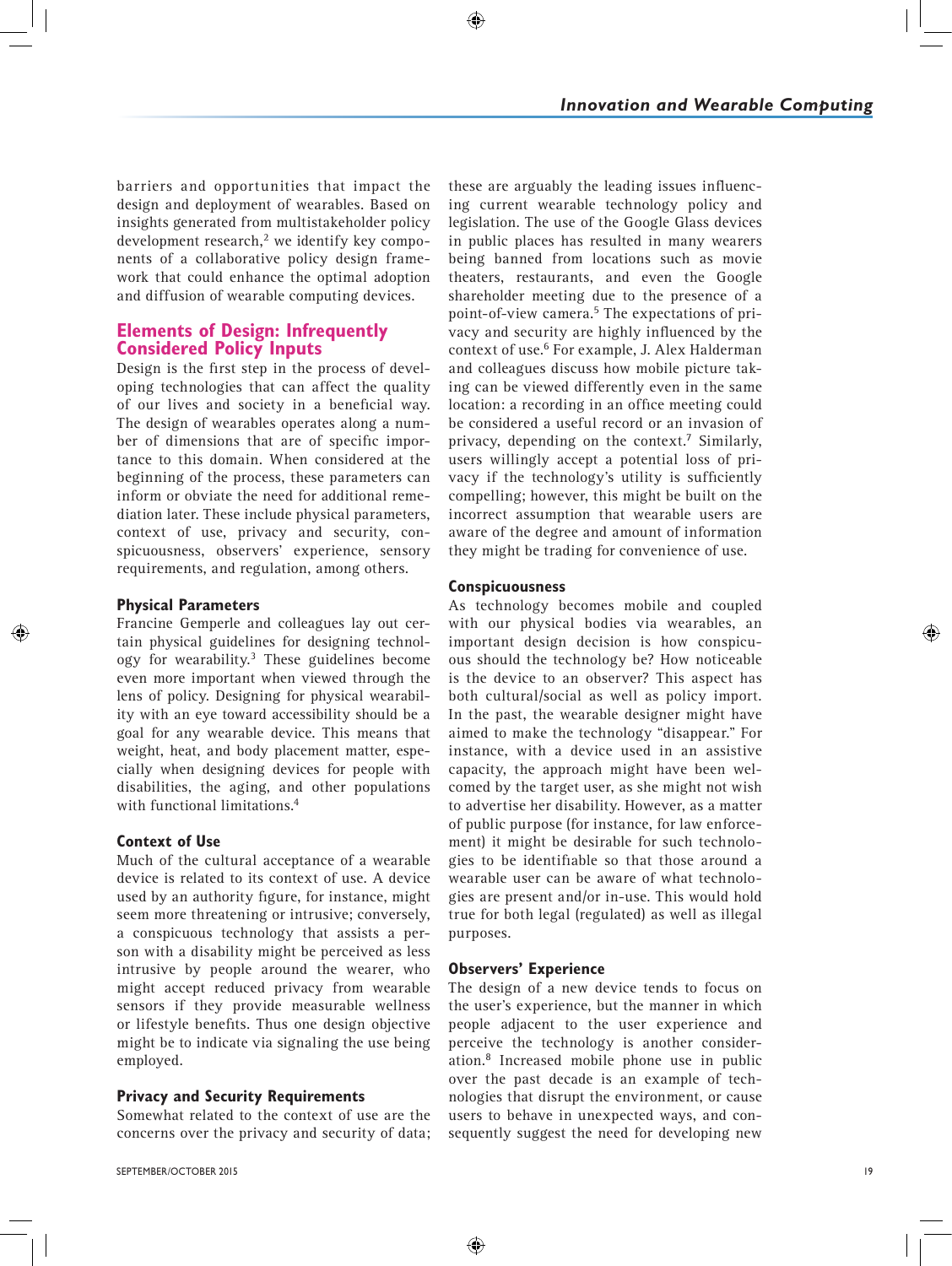social norms, as well as additional public policy and legislation. Society changes in unpredictable ways in response to new technologies, and designers must attempt to consider how a wearable device will be experienced by everyone in the environment, or risk the technology's social or legal rejection.

#### **Sensory Requirements**

With previous technologies such as the television and personal computer, a designer could assume that the device during use was the user's primary focus. However, wearable devices are often used to *support* the user during a different primary task (for example, working out at the gym, giving a presentation, driving, crossing the street, and so on). Designers must consider the user's cognitive load, and how much of the user's sensory and cognitive bandwidth will be consumed by the interface (including occlusion of the visual field, use of auditory frequency spectrum, or physical space). It's critical to minimize the sensory demands of a wearable and/or understand the effects that use has on the wearers' capabilities, so that the device is designed for safe usage and policies are developed that protect users (and those around them) from harm. The regulation of text messaging while driving is a pertinent example here.

## **Assistive and Augmentative Technology Policy**

*Assistive technology* is designed to assist the user in completing tasks, and as a design objective, augments a user's extant abilities, especially for people with disabilities. According to the US Americans with Disabilities Act (ADA; see www.ada.gov/pubs/adastatute08.htm), "a person with a disability is a person who has a physical or mental impairment that substantially limits one or more major life activities. This includes people who have a record of such an impairment, even if they do not currently have a disability." But when considered more broadly, assistive technology serves to bridge a gap between capacity and desire. All too often overlooked in the design process, $2$  people with disabilities represent a sizable population in the US, and yet are among those for whom such devices would facilitate great social inclusion. For comparison, the World Health Organization (WHO) estimates that about 15 percent of the world's population, or around 1 billion people, live with disabilities, and as such they're considered to be the world's largest minority.<sup>9</sup>

Wearables — as devices that are always on and available  $-$  are a key tool for facilitating participation by people with disabilities, and those with varying degrees of ability. Widespread acceptance of mass-market mobile wireless communication technology has been a boon for the community, from not only a cost perspective, but also in terms of social acceptance of capacity-enhancing devices.<sup>2</sup> Hearingimpaired users who traditionally use a teletype (TTY) machine can now text each other using equipment designed for the general public. Video chat over mobile devices allows use of American Sign Language to communicate for the deaf and hard of hearing.

The next step in the evolution of wearables is developing increasingly sophisticated, ubiquitous, and inconspicuous devices. Thus an assistive device that's designed to enhance the abilities of abled-bodied people offers the opportunity to become further *augmented* via technology. It's these innovations that offer tremendous potential to transform our quality of life and our culture in positive and negative ways. As is frequently the case with innovations, they also pose a considerable challenge to designers and policymakers. What social conventions, procedures, public policy, and new legislation will be required in response to this augmentative technology?

Although they're typically referred to as "assistive" and thought of as ancillary, in reality, we already take for granted augmentative technologies commonplace in the lives of persons with disabilities. Hearing aids, crutches, and eyeglasses are all used by the non-disabled population, and they're allowed as an accommodation while working at a job or taking a test. These are generally corrective (or assistive), but slight tweaks to the technology can enhance the capabilities of wearable users beyond the average, or even outside the normal range of capacities. For instance, Thad Starner was allowed by his PhD committee at MIT to use his wearable computer (the focus of his thesis research) during his qualifying exam. The committee debated and decided that it had become an assistive device and that its continuous use was the point of Starner's research. They also considered awarding the subsequent degree to Starner as well as his wearable computer. This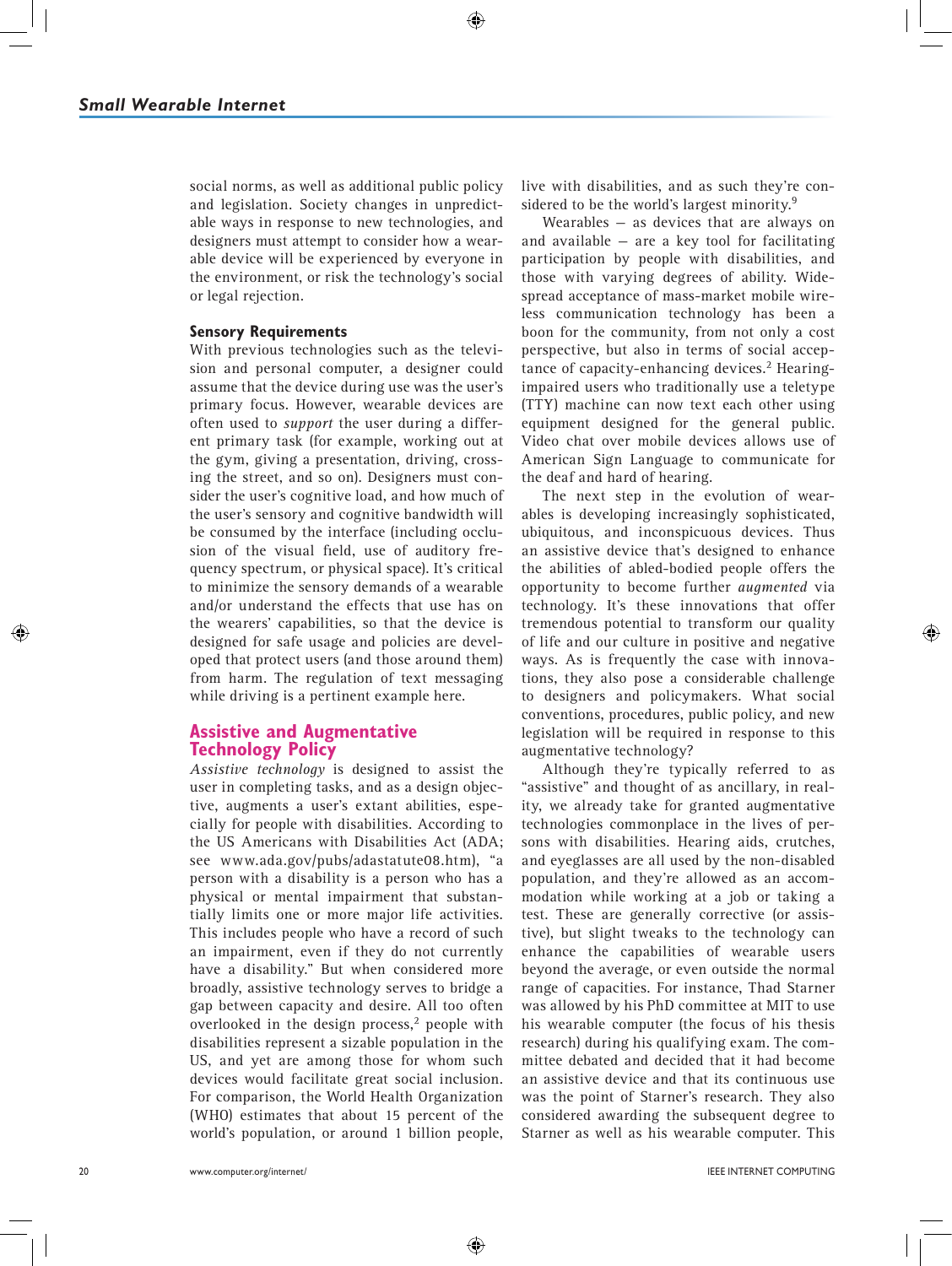is an early example where society had to consider at what point does assistive technology becomes technological augmentation, and consequently cheating or unfair.<sup>10</sup>

Western culture generally accepts technology that assists a user in becoming "normal," but technologies (from pharmaceuticals to mobile devices) that allow someone to exceed their natural abilities can be disturbing, or even potentially illegal in some uses. A host of potential debates will arise as we approach a transhuman future: should an augmentative device be required to be conspicuous such that people will be aware you're using it? What are the ramifications of an employer deciding to only hire people who are willing and able to augment themselves with technology that makes them more effective at their job? Could wearable technology be used in reverse, to reduce the capabilities of those more gifted to level everyone's chances (described in Vonnegut's 1961 short story "Harrison Bergeron")? These scenarios might seem like science fiction, but they might not be that far away, and are well within the approach of designers thinking outside the box. This can serve as contextual input into the design of policy.

# **Policy and the Development of Wearables**

A policy is a deliberate plan of action devised to guide decisions and achieve rational outcome(s). *Public* policy can be thought of as "a set of interrelated decisions taken by a political actor or group of actors concerning the selection of goals and the means of achieving them within a specified situation where those decisions should, in principle, be within the power of those actors to achieve."<sup>11</sup> Design is a more creatively driven process, drawing on abstract ideas and exploring them in novel ways. Policy in the traditional sense, "by contrast, is often seen to be more cautious, perhaps incremental, and more circumscribed by the risks of failure."<sup>12</sup> We believe that working together leads to achieving more effective outcomes.

Design operates by taking into account not only the device's use, but also its (mis)use as it interacts with sociocultural context. There are a variety of ways that a new technology can be controlled to avoid negative effects. These include designing for intended use, and the pressure of social conventions, as previously discussed.

Another way is to implement standards, legislation, and regulations. Historically, changes to devices were made after the fact, either to bring them into compliance with a changed regulatory environment, or to add needed functionality. Wearables, particularly those that communicate externally, are regulated under several different standards, depending on the use case under discussion.

In the US, data flow over radio waves is regulated by the Federal Communications Commission (FCC), which concerns itself not only with radio emissions of the device per se, but potential interference with other uses in the vicinity. Although this is a consideration that designers are relatively familiar with, they might be less familiar with other regulations, such as accessibility requirements under the ADA that covers, for example, Web accessibility as a special case of a public accommodation.

It's possible to imagine, and hence to anticipate, that wearable interfaces will be required to be accessible to people with disabilities. Murkier issues surround what could be said to fall between specifically mandated regulation and law created as a consequence of legal cases brought to remedy conditions. This could include perceived (or real) privacy violations, negligence in handling data flow between devices, and potential challenges to social conventions not currently regulated, as technology is typically ahead of application. Here, the value of the approach of instituting teams of designers, technologists, policy specialists, and end users becomes apparent in the adoption of proactive policy design and standards, as was demonstrated to be an effective approach in enhancing the accessibility of wireless devices.<sup>2</sup>

The Wireless Rehabilitation Engineering Res earch Center (Wireless RERC), funded by the National Institute for Disability Rehabilitation Research (NIDRR), employs components of this approach as part of the process used for developing regulatory filings on accessible wireless technologies for submission to the FCC. Using input from participating stakeholders from the disability community, wireless industry, and policymakers, the Wireless RERC developed a set of policy options and engagement approaches to increase accessibility of wireless devices for frequently overlooked populations. Efficacy of the process is evident in the repeated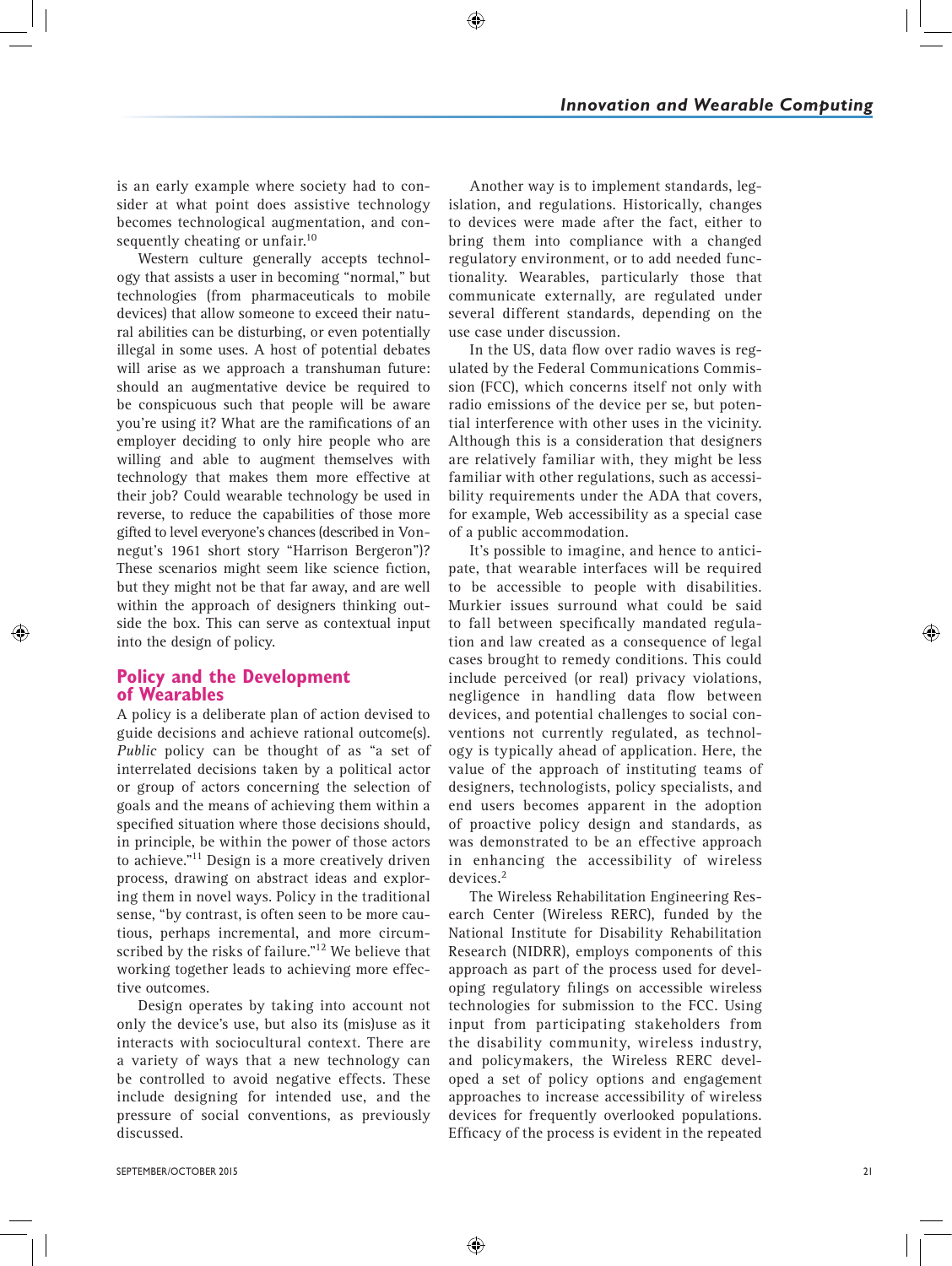citing of the Wireless RERC FCC rulemaking approach, including both the center's basic user research as well as its collaborative partnership with cell phone manufacturers, carriers, and stakeholder groups.<sup>2,13</sup>

In a way analogous to the manner in which designers work, policy can be developed (designed), but with words instead of physical components or attributes. The developers of wearables, by necessity, are concerned with the specifics of the technology and the ways in which wearable computing interacts with other components of the system. With the exception of regulatory requirements, policy considerations tend to be more focused on the impact of the object's functioning on common public resources (that is, the wireless spectrum) and its interactions within the broader social context in which these things occur. In this respect, we think about policy not so much as *regulating* what developers can and can't do, but more as *informing* the general overriding principles that influence the development, deployment, and use of a given technology. Regulations are only one of several instruments in the toolkit of policy design, along with standard setting, stakeholder input, and public-private partnerships, to name a few examples.

A pertinent example of the complexity of policy and regulation in this domain is the case of hearing aids — an older type of wearable computing device. The Food and Drug Administration (FDA) regulates hearing aids, as medical devices, in the US. And, as a standalone device, this is fine. But in typical use, they interact with other technologies, such as cell phones. Cell phones are regulated by a totally different agency, the FCC. A problem arises if the regulatory standards governing these devices aren't developed in consultation, resulting in what could be called policy (in)operability. In this case, the devices were perfectly compliant with both regulatory agency standards, but due to lack of interagency (and interdomain) regulatory coordination, there were problems for the user. Ultimately it was resolved, but not without a lot of delay and expense for all concerned, as well as a potential deterrent to consumer adoption. It's also an example of the desirability to establish certain routine approaches to thinking through the problem in advance, including what kinds of characteristics wearables have and how they interact, not only with themselves but with the environment and social context surrounding them. Recognizing the problems of remedying this kind of device incompatibility was one of the impetuses to explore new policy design approaches. $2,14$ 

## **Policy Issues, Barriers, and Opportunities**

It's useful to think of policy and design by looking at it from a designer's perspective. Many design parameters deal with contextual issues and associated barriers to deployment, as well as opportunities to facilitate device adoption. Issues include those of technology (for example, infrastructure hardware and software); usage (for instance, medical devices might require different oversight<sup>14</sup>); context (education, workplace, public, private, social, and online environment versus physical environment); jurisdiction or venue; and broad sociocultural considerations (including privacy, access, and security).

**Device communication with the environment.** Much of the concern expressed in public discourse is with devices sensing the environment and getting private information about the observed, or that a wearable might transmit personal information to an undesired location without the user having knowledge of the receiver, or the user being unaware that data are being shared at all.

**Fidelity, information filtering, and selection.** Another general assumption held by many users is that the information collected (that's sensed through the technology) is neutral  $-$  that is, that the technology objectively and accurately records "reality" (so far as it's objectively knowable). However, given the incredible degree of personalizability and malleability of digital data, this might not be the case. How can we assume fidelity of transmission, or trust, in the systems used?

**Guidelines for displaying information.** As wearables become not only common, but increasingly relied upon for everyday living, what are the legal ramifications of wearables' information display, which while accurate, might be misinterpreted by the individual? Or what if the device is incorrect? This ranges from the information's accuracy to its presentation and display, including the rate and nature of updating data in a dynamic mode. This is especially pertinent when wearables are used in an assistive manner (such as by people with disabilities). Thinking ahead,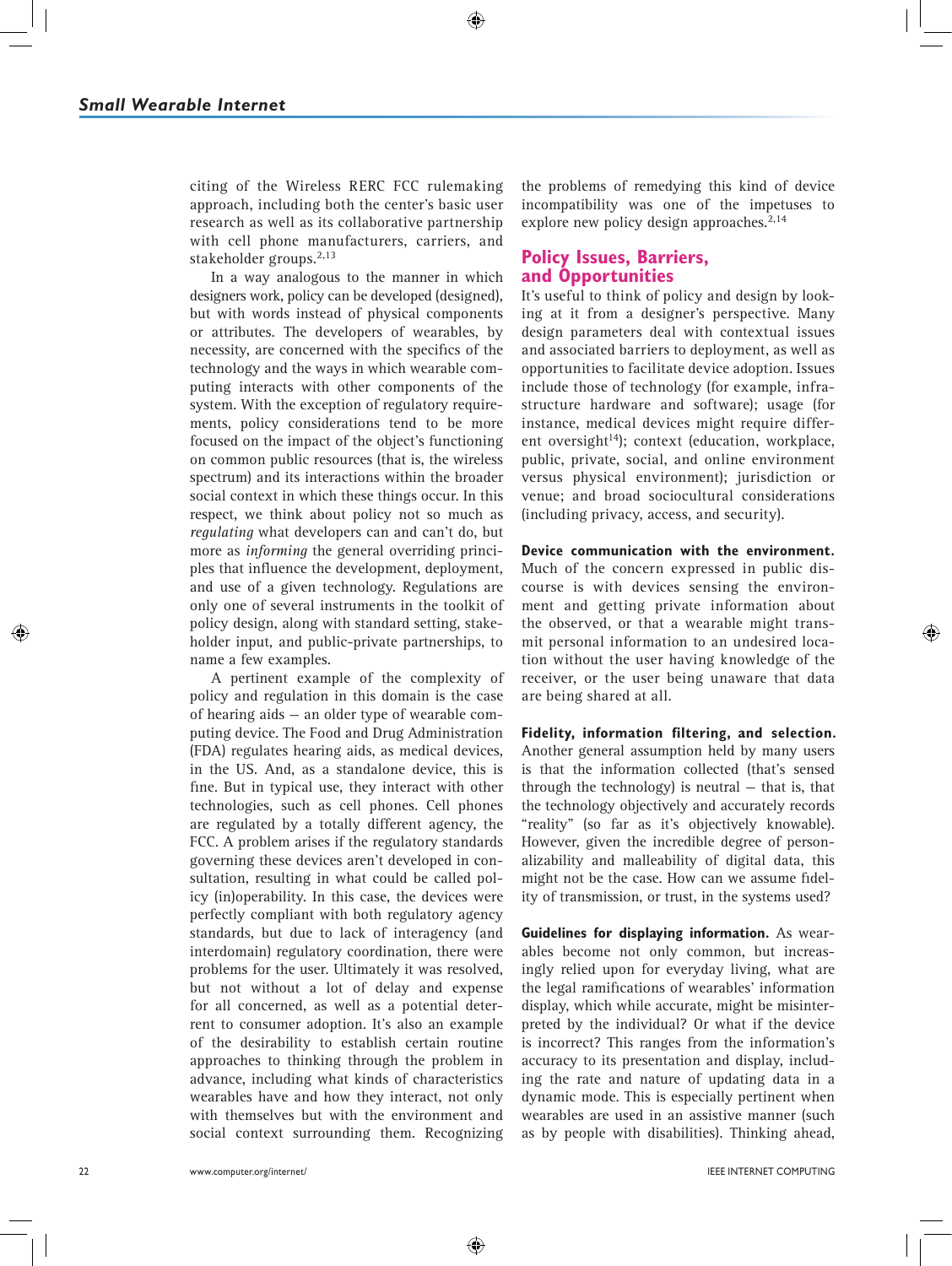considering the case of augmented reality, what kinds of accessibility will be necessary for the display (or conveyance of data)?

**Regulating and trusting data.** What policies and regulations or industry standards could be developed for the wearable systems so that all parties are protected? We see a number of potential parties of interest, including the user, device manufacturer, information source, regulators (either public, private, or a combination), and the user's caregivers. Developing these types of guiding policy instruments could occur in a variety of forms: public (at the state, federal, or international level — in the US, the FCC is an example, or the International Telecommunications Union is an international example); nongovernmental organizations (NGOs) or trade groups (Underwriter Labs or ICANN), and the industry/marketplace (such as the IEEE 802.11 wireless standard). Further requirements in the US include accessibility (such as ADA compliance), or potentially the FDA (if data bleed over into medical device use).

## **Proposed Framework for Wearable Policy Design**

Our proposed wearables policy design framework (see Figure 1) is a process starting with the assumption that a design-thinking approach will yield more flexible policy outcomes. The process starts with an initial stage that considers typical design components, including appearance, behavioral considerations, technology, and sociocultural factors. This provides an "object" that designers can use to test against regulatory and legislative requirements. The second stage provides a comparable policy analytic approach: conducting a policy and contextual baseline assessment to determine what condition currently exists; a barrier and opportunity analysis, which building on the baseline assessment articulates potential barriers to wearable device development and distribution; and complementary opportunities that might be used to facilitate device development. Subsequently stakeholder input is solicited, and at this point the process merges with a design-thinking approach, considering users' needs.

A key component of policy design is articulating conditions, mechanisms, and outcomes to help the stakeholder identify or at least be aware of the potentials of devices and software. The expansion here is to consider that "users" in

a policy context include policymakers and regulators, industry representatives, and standardsetting bodies. Efficacy of the approach will be evident in a reduced need for regulatory filings, and an expected increase in non-formal industry and multisector collaborative activities.

As a rule, the standard approach to development of policy can be organic — that is, as naturally emergent from the traditional policymaking process, or by design, by a range of stakeholders that can be public, private, or individual. In general, it's a distinct process not always involving those impacted, such as end users or developers, although US governmental agencies are increasingly making concerted efforts to open the regulatory process to be more inclusive. This is, however, still "after the fact."

Anticipating this, the third stage of the framework focuses on actual policy design and initially articulating objectives, outputs, and potential (anticipated) outcomes. Drawing on insights offered from the design input components to help craft policy scenarios, and coupled with the baseline policy assessment, collaborators explore team-based development possibilities using parallel processes focused on searching for new and creative possibilities, while policy specialists address regulatory and legislative constraints.

Overlaying unconstrained design scenarios with a map of constraints imposed by regulatory considerations lets the designer articulate alternatives that creatively address the potentials of new technologies while avoiding pitfalls that could derail progression if not recognized until later in the design process. Although this part of the framework is focused specifically on the wearable (policy) design process, an expansion of the model focuses outward at continued engagement with users, to help anticipate potential objectives. By employing design thinking to generate alternative scenarios, then the designer can anticipate and address the end users' potential objections, concerns, and even expectations. On the assumption that at least some of the concerns related to technology adoption are driven by ignorance or false perceptions, industry-sponsored outreach and awareness campaigns could be devised to help wearable users develop an understanding of the impacts of technology use, and ways of maintaining control of the technology. In this case, users can be seen as participants in the broader deployment process rather than simply being subject to technological change.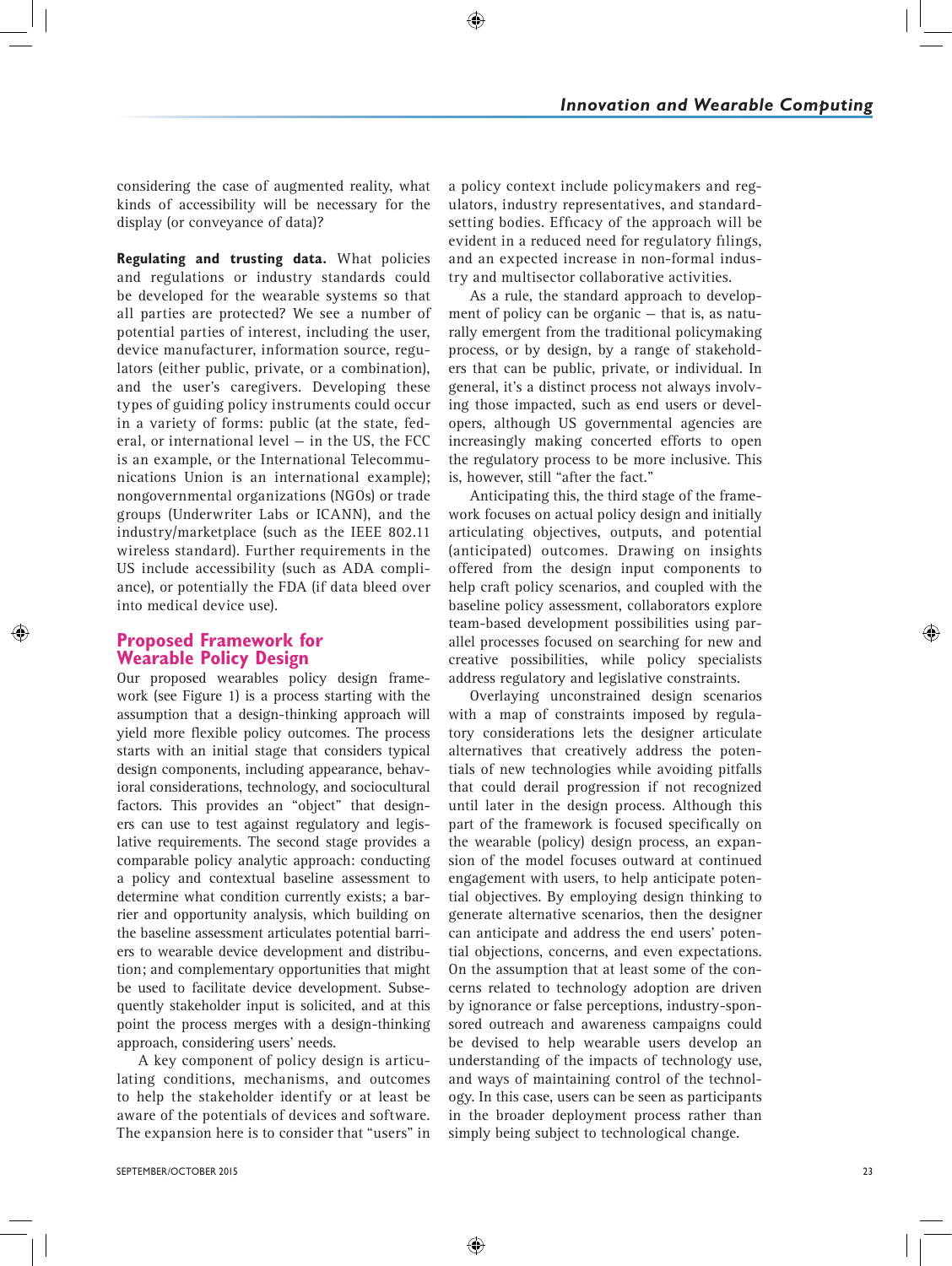

*Figure 1. The wearables policy design framework starts with an initial stage that considers typical*  design components, including appearance, behavioral considerations, technology, and sociocultural *factors. In addition, policy considerations are factored in as part of the initial design conception rather than after the prototypes have been built.*

The final stage of the proposed model is evaluation and feedback. As feedback comes from users and other stakeholders in the policy design framework, developers as well as other members of the design team reconvene to review the initial assumptions and scenarios. The design team then makes changes to the devices or employs other policy-driven engagement and outreach approaches to address users' concerns or respond to regulatory bodies. Evaluation components would include usability testing and stakeholder focus groups, which developers could use for input into regulatory filings.

The policy design process we outlined is as yet untested as proposed, although most components have been employed in discrete, domainfocused manners, $2,13$  and we're testing the idea by applying the model to the development of a proposed large engineering research center focused on wearable technology. We've examined critical components of a design-thinking approach,